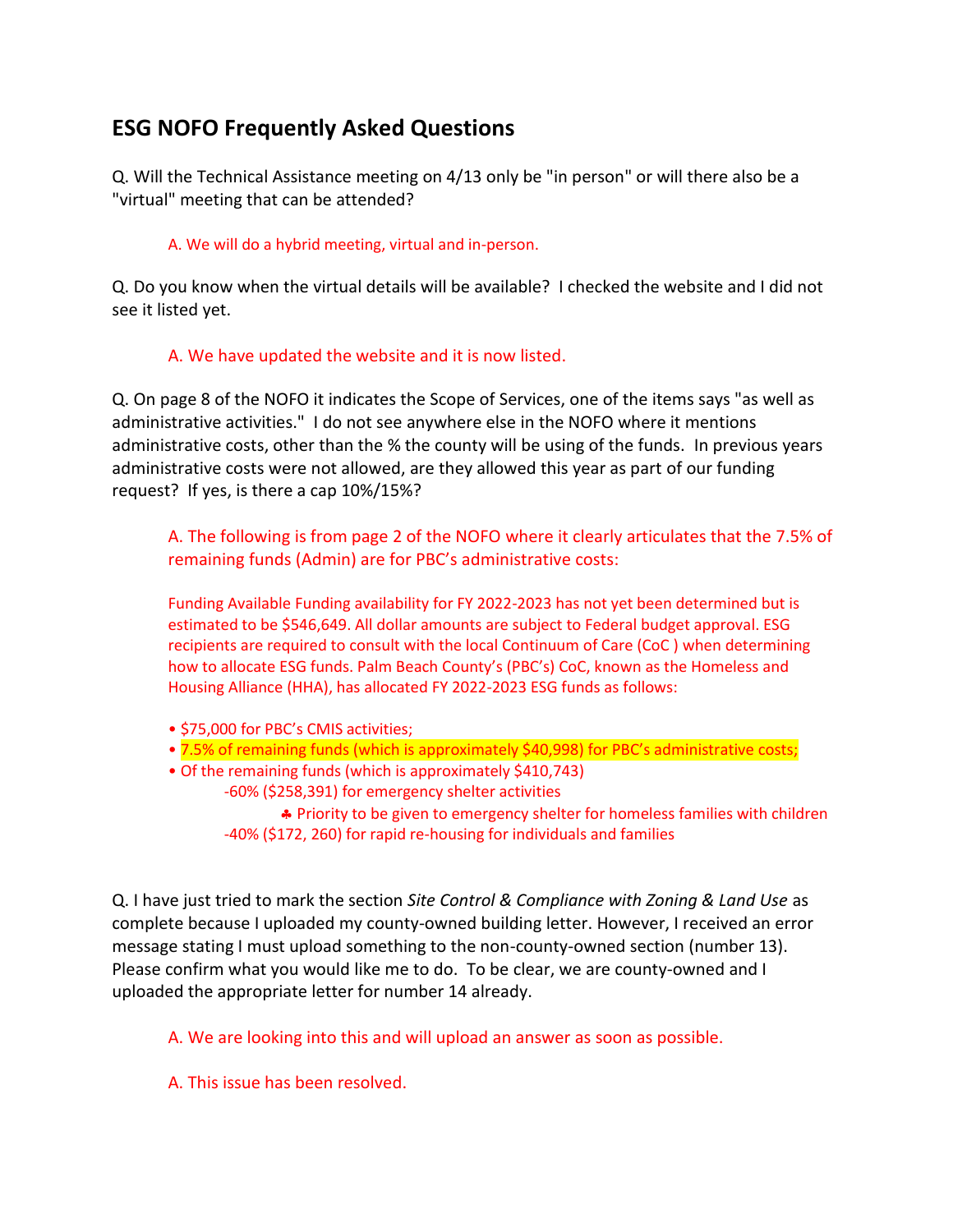Q. We are applying for the NOFO for the ESG Program for our Western Shelter. One of the items the NOFO is asking for is the "Agency ESG Caper report." We ran the report, but it comes out as 40 separate excel spreadsheets (for each question). I don't think that can be what the NOFO is looking for as I don't think they will want reviewers to have to open 40 files to review the answer to each question. Is there some way that this "rolls-up" to an actual condensed report? Not sure if we are running it correctly.

A. You can change the workgroup in HMIS to HMIS: Admin and navigate to the reports workspace. Run your CAPER report utilizing the CSV – CAPER – 2022 option. Once your report is completed successfully, navigate to the APR/CAPER Review option under HMIS Exports. This will allow you to see your report and export to PDF.

Q. We cannot download the budget template in SAMIS. A window opens when the link is clicked, but nothing appears. Can you check that the document is linked?

#### A. This issue has been corrected in SAMIS.

Q. (Rapid Re-Housing Only) has a limit of 3,000 characters. Last year, the county expanded this limit to 7,000 characters (at our request) in order to accommodate a sufficient answer to all seven bullet points. We respectfully request that the character limit be expanded again this year, to at least 6,000 characters.

## A. The character count for Question 3 on the ESG application has been expanded to 7000 characters.

Q. Within the"Internal Control Questionnaire", the fillable blocks do not line up. The download form in grant website is missing one of the questions under Property and Equipment. Question 8 is missing although It was included on the form in the paper application. Is it possible to reload the form in the online application? If not, can I manually add the question and the boxes?

A. There appears to have been a problem with the document within SAMIS that has been repaired. The fillable document is listed under the resources section.

Q. In last year's application we got an approval to allow 5000-word count for question 2 of the project narrative, is it possible again to get that approval or are we limited to 3000?

## A. The character count for Question 2 of the project narrative on the ESG application has been expanded to 5000 characters.

What is the password to the TA ESG Workshop on 4/13/22?

The password to the TA ESG Workshop on 4/13/22 is Password: 2Knpu3mb

Any updates on the site control?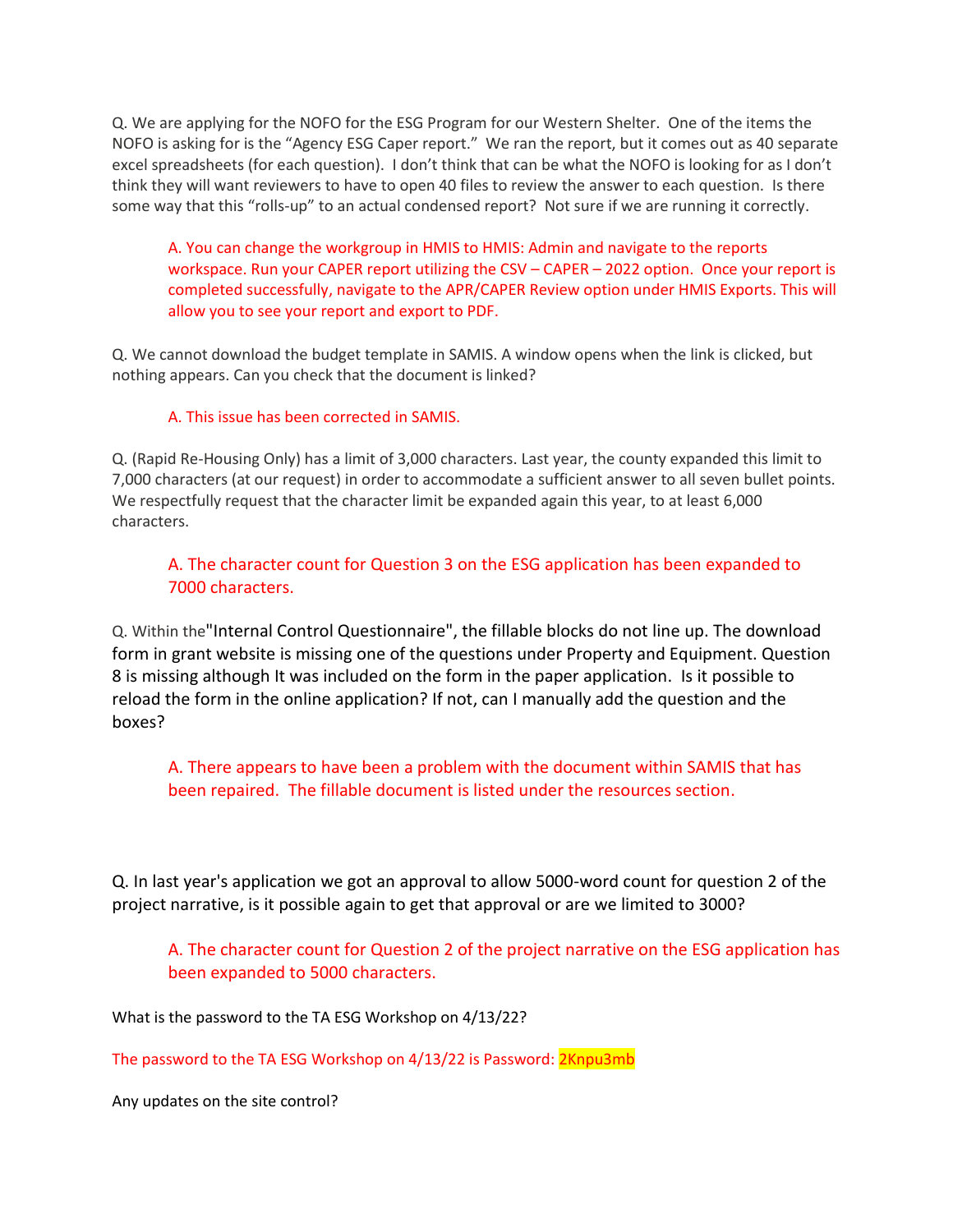#### The site control has been fixed

I am reaching out to you concerning rental/utility assistance for those whose immigration status it's not USA citizens or residents. Would we be able to determine eligibility for those for the ESG Program?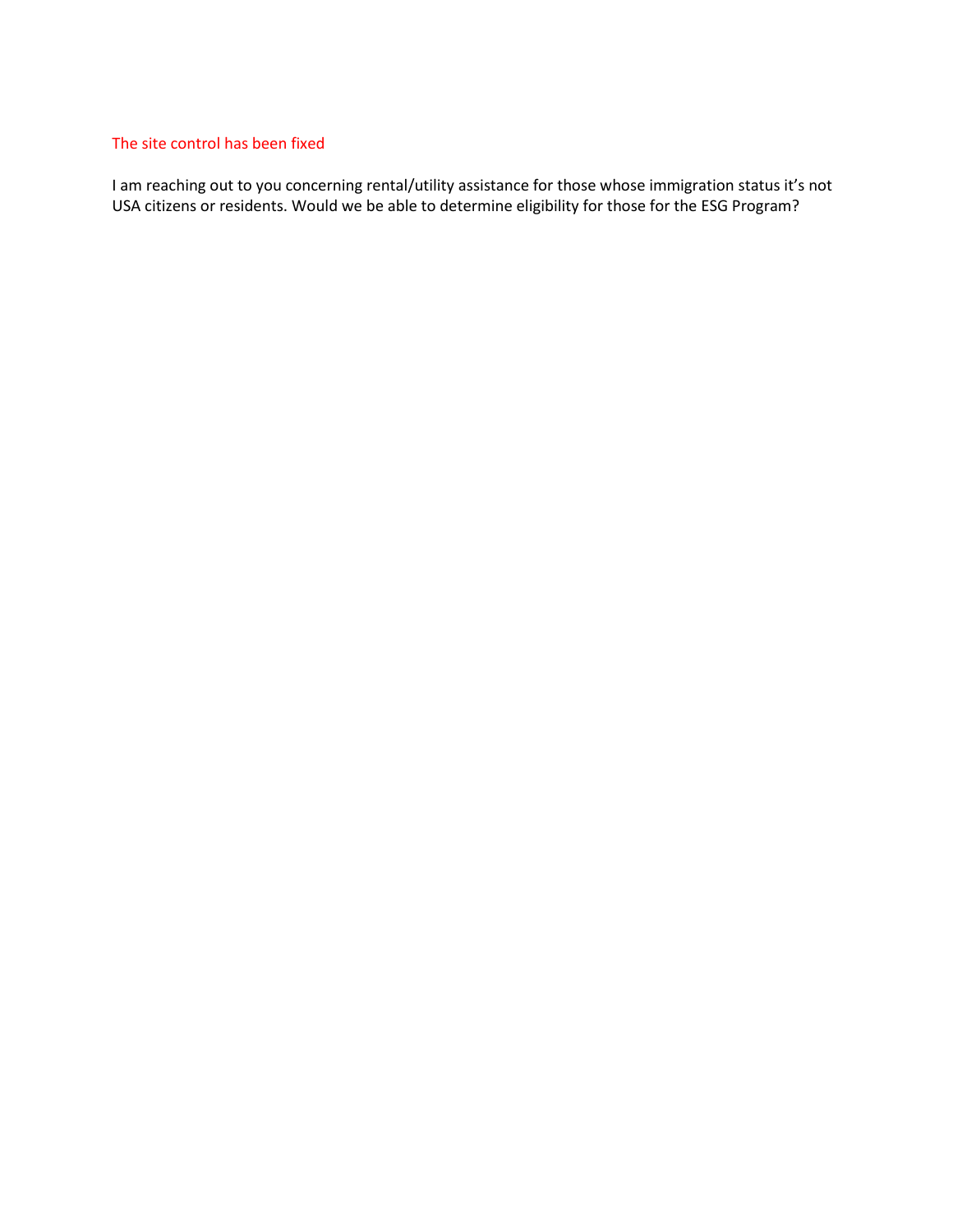

#### August 16, 2016

# The Personal Responsibility and Work Opportunity Act of 1996 and HUD's Homeless Assistance Programs

On August 11, 2016, the U.S. Department of Housing and Urban Development (HUD), the U.S. Department of Health and Human Services (HHS), and the U.S. Department of Justice (DOJ) issued a joint letter to remind recipients of federal financial assistance that they must not withhold certain services based on immigration status when the services are necessary to protect life or safety. This guidance provides additional information to recipients of funds under HUD's Homeless Assistance Programs - the Emergency Solutions Grants (ESG) and the Continuum of Care (CoC) Programs - about how this joint letter and the Personal Responsibility and Work Opportunity Act of 1996 ("the Act"), the Act on which this letter is based, applies to assistance funded through these programs. For more information about these programs, please see 24 CFR Part 576 and 24 CFR Part 578.

In the Act, Congress restricted immigrant access to certain federal public benefits but also recognized exceptions to protect life or safety, based on a 3-part test. There are certain types of federal assistance that are not subject to the Act's restriction on access to public benefits based on immigration status. This includes activities that: (1) deliver in-kind services at the community level, (2) are necessary for the protection of life or safety, and (3) do not condition the provision of assistance on the potential program participant's income or resources. The remainder of this document covers the types of assistance funded through the ESG and CoC Programs that are covered by this life or safety exception.

HUD has determined that the following forms of assistance meet this three-part test and, therefore, are not subject to the Act's immigration-based restrictions:

- Street Outreach Services
- **Emergency Shelter**
- **Safe Haven**
- **Rapid Re-Housing**

Transitional housing meets the 3-part test and falls within the exception for life or safety, and therefore must be provided to persons without regard to immigration status, when the recipient or subrecipient owns or leases the building used to provide transitional housing. However, in transitional housing programs where the recipient or subrecipient provides rental assistance payments on behalf of program participants, this type of program does not fall within the life or safety exemption because the rental assistance provided is required by regulation to be based on the program participant's income and, therefore, does not meet the 3-part test.

HUD reminds nonprofit organizations that are recipients of CoC or ESG Program funds that the Act does not require nonprofit charitable organizations to verify the immigration status of applicants for federal, state, or local public benefits.<sup>1</sup>

#### Page - 1

I would like to know if we can submit the grant application for two concepts of assistance. For example, one for the homelessness prevention and for the re-rapid housing component?

<sup>&</sup>lt;sup>1</sup> For more information about verification and the nonprofit exemption, see Department of Justice, Interim Guidance on Verification of Citizenship, Qualified Alien Status and Eligibility Under Title IV of the Personal Responsibility and Work Opportunity Reconciliation Act of 1996, 62 Fed. Reg. 61344, 61345 (Nov. 17, 1997).